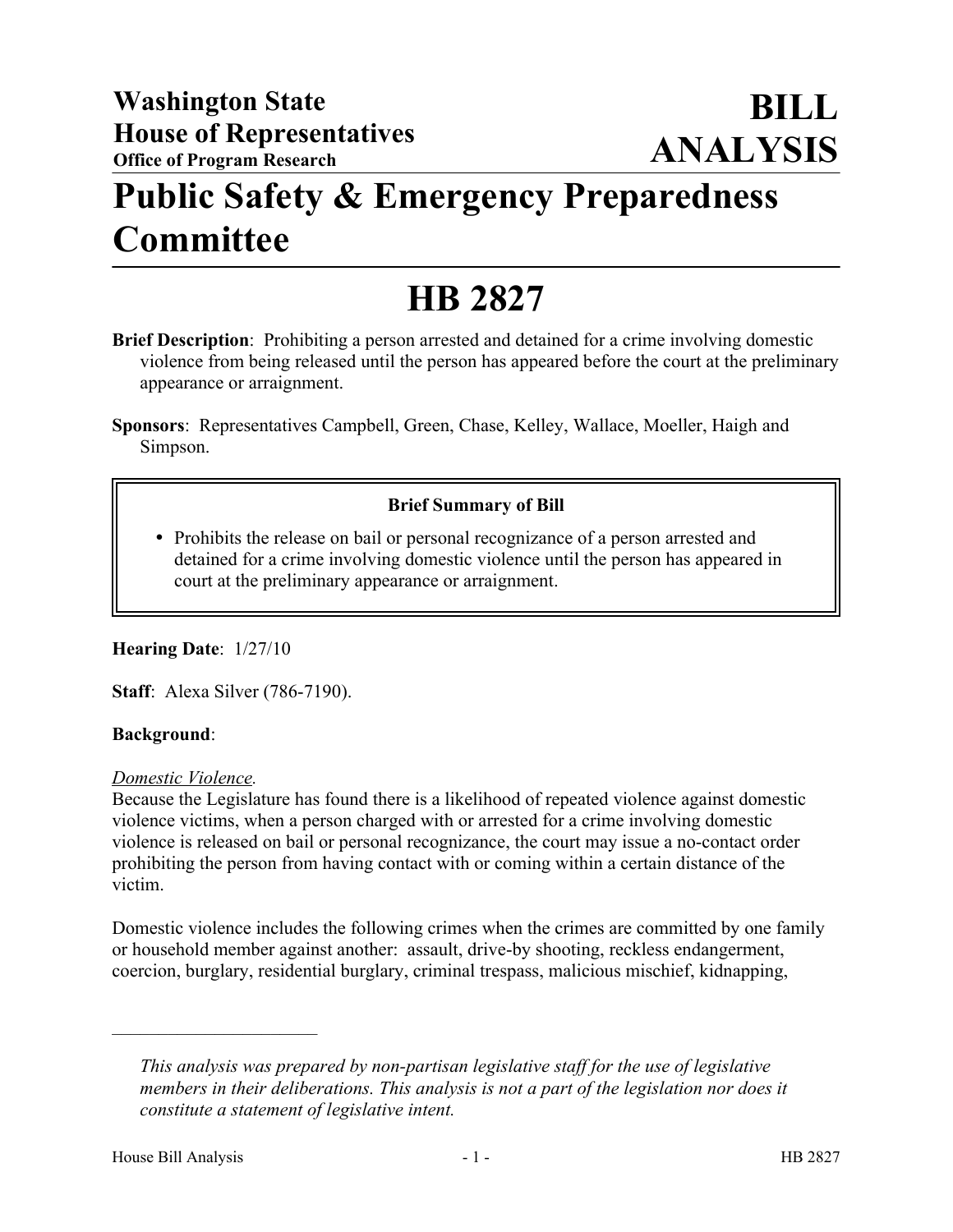unlawful imprisonment, rape, stalking, violation of a restraining order or no-contact order, and interference with reporting domestic violence.

### *Bail and Pretrial Release.*

The state Constitution guarantees the right to bail for people charged with non-capital crimes, and this right has been interpreted as the right to a judicial determination of either release or reasonable bail.

Courts have inherent power and the statutory authority to make rules regarding procedure and practice in the courtroom. Courts have ruled that setting bail and releasing individuals from custody is a traditional function of the courts. The Legislature may, however, enact statutes related to bail so long as the statutes can be harmonized with court rules; if the statute and rule cannot be harmonized, the court rule governs.

Criminal court rules govern the release of an accused in criminal proceedings. In a non-capital case, there is a presumption that the accused should be released unless the court determines either the release will not reasonably assure that the accused will appear or there is a likely danger that the accused will commit a violent crime or interfere with the administration of justice.

The court may impose conditions of release, based on the following factors: the accused's criminal record; the willingness of community members to vouch for the accused's reliability and assist with compliance with the conditions; the nature of the charges; the accused's reputation, character, and mental condition; the accused's past record of interference with the administration of justice; evidence of present intimidation of witnesses; the accused's record of committing offenses while on pretrial release, probation, or parole; and the accused's record of use or threatened use of deadly weapons, especially against victims or witnesses.

Court rules require that an accused make a preliminary appearance in court as soon as practicable after conditions of release are imposed or the accused is detained, but no later than by the close of business the next court day.

In counties that allow booking bail, the amount of bail may be determined by reference to a bail schedule and does not require the person who has been arrested to appear before a judicial officer. Approaches to bail schedules vary by county and type of court. For example, bail schedule may require that bail for certain offenses, including domestic violence-related felonies, be determined by a judicial officer.

## **Summary of Bill**:

A person arrested and detained for a crime involving domestic violence may not be released either on bail or personal recognizance until the person has appeared before the court at the preliminary appearance or the arraignment.

#### **Appropriation**: None.

**Fiscal Note**: Available.